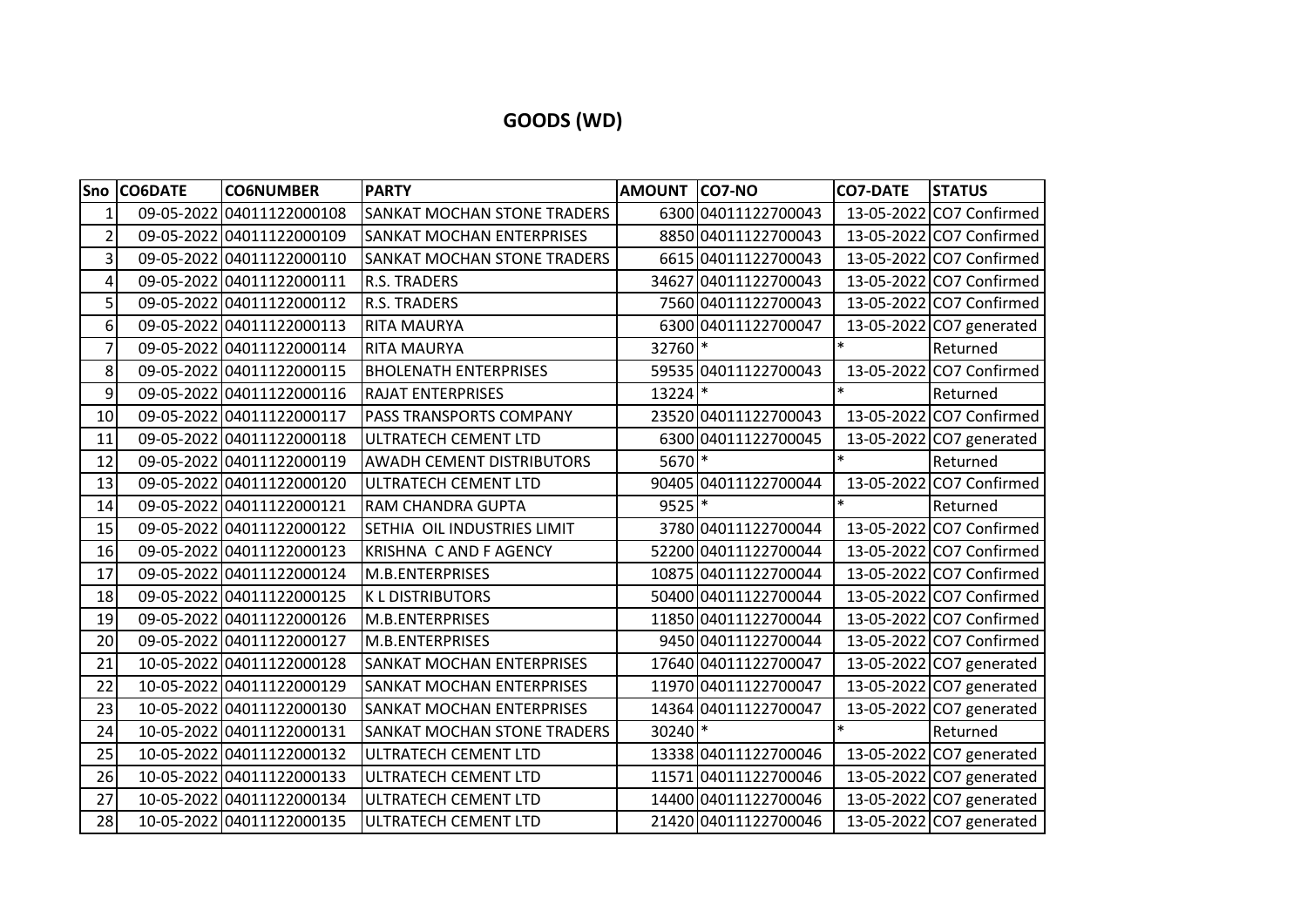| 29 | 10-05-2022 04011122000136 | ULTRATECH CEMENT LTD   |                       | 4350 04011122700047  |        | 13-05-2022 CO7 generated |
|----|---------------------------|------------------------|-----------------------|----------------------|--------|--------------------------|
| 30 | 10-05-2022 04011122000137 | ULTRATECH CEMENT LTD   |                       | 20160 04011122700046 |        | 13-05-2022 CO7 generated |
| 31 | 10-05-2022 04011122000138 | ULTRATECH CEMENT LTD   |                       | 8347 04011122700046  |        | 13-05-2022 CO7 generated |
| 32 | 10-05-2022 04011122000139 | ULTRATECH CEMENT LTD   |                       | 7182 04011122700046  |        | 13-05-2022 CO7 generated |
| 33 | 10-05-2022 04011122000140 | ULTRATECH CEMENT LTD   |                       | 24030 04011122700045 |        | 13-05-2022 CO7 generated |
| 34 | 10-05-2022 04011122000141 | ULTRATECH CEMENT LTD   |                       | 1575 04011122700045  |        | 13-05-2022 CO7 generated |
| 35 | 10-05-2022 04011122000142 | ULTRATECH CEMENT LTD   | $1575$ <sup>*</sup>   |                      | $\ast$ | Returned                 |
| 36 | 10-05-2022 04011122000143 | JAI PRAKASH ASSOCIATES | $14160$ <sup>*</sup>  |                      | $\ast$ | Returned                 |
| 37 | 10-05-2022 04011122000144 | ULTRATECH CEMENT LTD   |                       | 13230 04011122700045 |        | 13-05-2022 CO7 generated |
| 38 | 10-05-2022 04011122000145 | ULTRATECH CEMENT LTD   |                       | 14910 04011122700045 |        | 13-05-2022 CO7 generated |
| 39 | 10-05-2022 04011122000146 | M.B.ENTERPRISES        | $82215$ <sup>*</sup>  |                      | $\ast$ | Registered               |
| 40 | 10-05-2022 04011122000147 | M.B.ENTERPRISES        | $20790$ <sup>*</sup>  |                      | $\ast$ | Returned                 |
| 41 | 10-05-2022 04011122000148 | <b>SHIVA TRANSPORT</b> | 207000 *              |                      | $\ast$ | Registered               |
| 42 | 10-05-2022 04011122000149 | AMAN CLEARING AGENCY   |                       | 30240 04011122700045 |        | 13-05-2022 CO7 generated |
| 43 | 10-05-2022 04011122000150 | ULTRATECH CEMENT LTD   |                       | 2520 04011122700045  |        | 13-05-2022 CO7 generated |
| 44 | 10-05-2022 04011122000151 | ULTRATECH CEMENT LTD   |                       | 47985 04011122700048 |        | 17-05-2022 CO7 generated |
| 45 | 11-05-2022 04011122000152 | ULTRATECH CEMENT LTD   | $8820$ <sup>*</sup>   |                      | $\ast$ | Registered               |
| 46 | 11-05-2022 04011122000153 | ULTRATECH CEMENT LTD   | $7020$ <sup>*</sup>   |                      | $\ast$ | Registered               |
| 47 | 11-05-2022 04011122000154 | ULTRATECH CEMENT LTD   | $3990$ <sup>*</sup>   |                      | $\ast$ | Registered               |
| 48 | 11-05-2022 04011122000155 | ULTRATECH CEMENT LTD   | $1575$ <sup>*</sup>   |                      | $\ast$ | Registered               |
| 49 | 11-05-2022 04011122000156 | ULTRATECH CEMENT LTD   | $9120$ *              |                      | $\ast$ | Registered               |
| 50 | 11-05-2022 04011122000157 | ULTRATECH CEMENT LTD   | $8379*$               |                      | $\ast$ | Registered               |
| 51 | 11-05-2022 04011122000158 | ULTRATECH CEMENT LTD   | $6615$ <sup>*</sup>   |                      | $\ast$ | Registered               |
| 52 | 11-05-2022 04011122000159 | ULTRATECH CEMENT LTD   | $1575$ <sup>*</sup>   |                      | $\ast$ | Registered               |
| 53 | 11-05-2022 04011122000160 | ULTRATECH CEMENT LTD   |                       | 44100 04011122700050 |        | 17-05-2022 CO7 generated |
| 54 | 11-05-2022 04011122000161 | ULTRATECH CEMENT LTD   |                       | 30870 04011122700049 |        | 17-05-2022 CO7 generated |
| 55 | 11-05-2022 04011122000162 | ULTRATECH CEMENT LTD   | $145530$ <sup>*</sup> |                      | $\ast$ | Registered               |
| 56 | 11-05-2022 04011122000163 | ULTRATECH CEMENT LTD   | $8505$ <sup>*</sup>   |                      | $\ast$ | Registered               |
| 57 | 11-05-2022 04011122000164 | RAM CHANDRA GUPTA      | $2835$ <sup>*</sup>   |                      | $\ast$ | Registered               |
| 58 | 11-05-2022 04011122000165 | FULWARI FOOD PRODUCT   | 35910 *               |                      | $\ast$ | Registered               |
| 59 | 11-05-2022 04011122000166 | FULWARI FOOD PRODUCT   | $8820$ <sup>*</sup>   |                      | $\ast$ | Registered               |
| 60 | 11-05-2022 04011122000167 | KRISHNA C AND F AGENCY | 27000                 | $\ast$               | $\ast$ | Registered               |
| 61 | 11-05-2022 04011122000168 | ULTRATECH CEMENT LTD   | 18270 *               |                      | $\ast$ | Registered               |